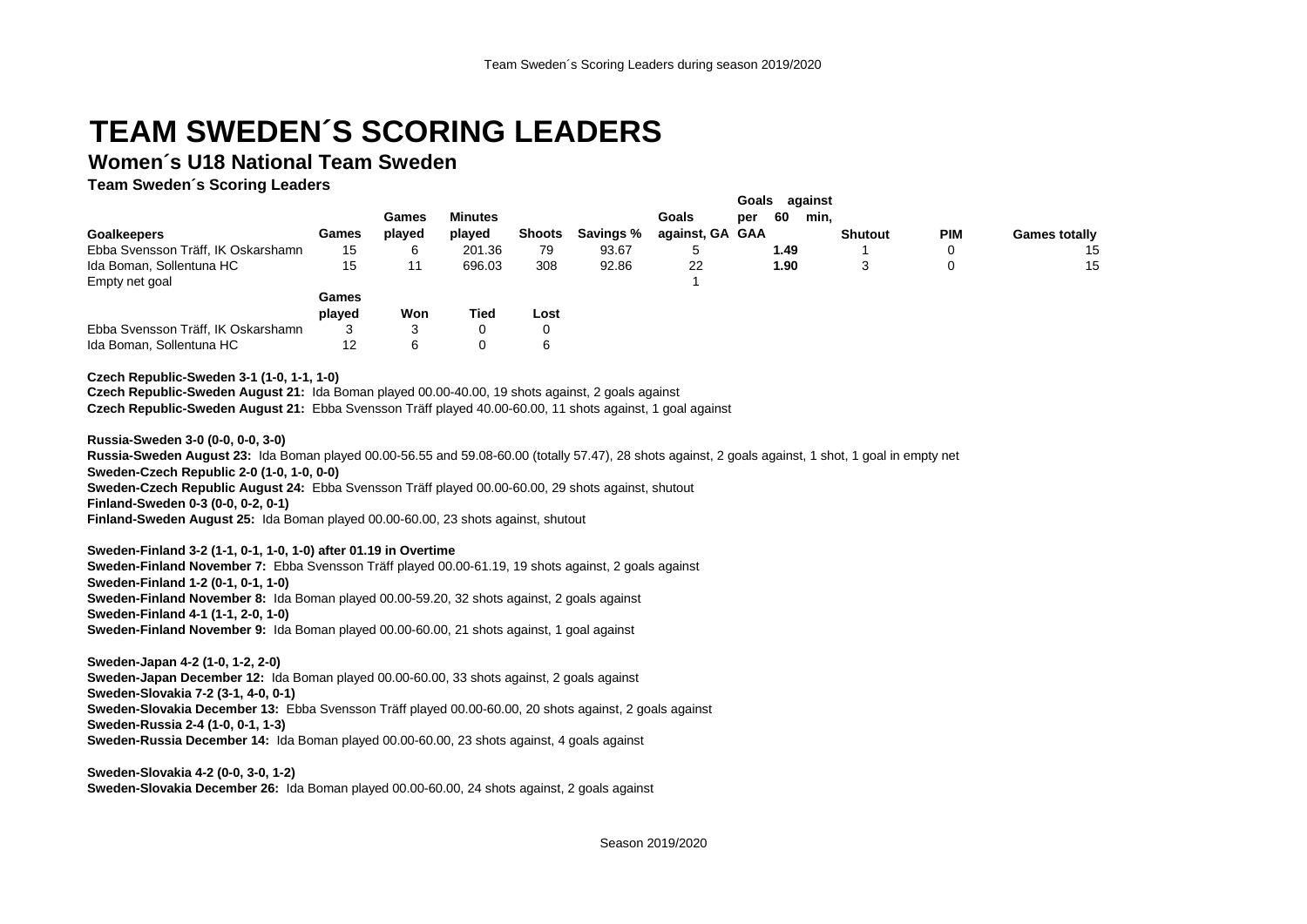**Czech Republic-Sweden 3-1 (1-0, 0-1, 2-0)**

**Czech Republic-Sweden December 27:** Ida Boman played 00.00-59.13, 32 shots against, 3 goals against

**Sweden-Switzerland 2-0 (1-0, 0-0, 1-0)**

**Sweden-Switzerland December 29:** Ida Boman played 00.00-60.00, 19 shots against, shut out

**Russia-Sweden 4-0 (2-0, 0-0, 2-0)**

**Russia-Sweden December 30:** Ida Boman played 00.00-59.43, 32 shots against, 4 goals against

**Russia-Sweden December 30:** Ebba Svensson Träff played 59.43-60.00 (totally 00.17), 0 shots against, no goals against

**Czech Republic-Sweden 0-1 (0-0, 0-0, 0-1)**

**Czech Republic-Sweden January 1:** Ida Boman played 00.00-60.00, 22 shots against, shutout

| Forwards-defence                   | Games | Goals    | <b>Assist</b> | <b>Points</b> | <b>PIM</b> |    | Total $+/-$ | <b>Games totally</b> | <b>Goals totally</b> |
|------------------------------------|-------|----------|---------------|---------------|------------|----|-------------|----------------------|----------------------|
| Thea Johansson, f, HV 71           | 15    |          |               | 13            | 14         |    |             | 38                   | 12                   |
| Hanna Thuvik, f, Göteborg HC       | 15    |          |               |               | 10         |    |             | 33                   | 10                   |
| Linnea Johansson, f, Linköping HC  | 14    |          |               |               |            |    |             | 32                   |                      |
| Ella Albinsson, f, Färjestads BK   | 15    |          | 3             |               | 16         |    |             | 15                   |                      |
| Lova Blom, f, Djurgårdens IF       | 15    |          |               |               |            |    |             | 36                   |                      |
| Emma Forsgren, d, Brynäs IF        | 15    |          |               |               |            |    |             | 32                   |                      |
| Annie Silén, d, Leksands IF        | 15    |          |               |               |            |    |             | 15                   |                      |
| Nicole Hall, f, Leksands IF        | 11    |          |               |               |            |    |             | 11                   |                      |
| Elin Svensson, f, IF Troja/Ljungby | 15    |          |               |               |            | 10 |             | 30                   |                      |
| Amanda Ahlm, f, MODO Hockey        | 11    |          |               |               |            |    |             | 11                   |                      |
| Maja Grundström, f, MODO Hockey    | 14    |          |               |               |            |    |             | 29                   |                      |
| Annelie Zander, d, MODO Hockey     | 15    |          |               |               |            |    |             | 15                   |                      |
| Mira Markström, d. HV 71           |       |          |               |               |            |    |             |                      |                      |
| Maria Lindberg, f, Djurgårdens IF  | 15    |          |               |               |            |    |             | 30                   |                      |
| Ida Karlsson, d, Leksands IF       |       |          |               |               | 12         |    |             |                      |                      |
| Gabriella Johansson, d, AIK        | 15    |          |               |               |            |    |             | 30                   |                      |
| Malou Berggren, d, Linköping HC    |       |          |               |               |            |    |             | 26                   |                      |
| Wilma Sjölund, f, Luleå HF         |       |          |               |               |            |    |             |                      |                      |
| Julia Tärnblom, f, Djurgårdens IF  |       |          |               |               |            |    |             |                      |                      |
| Vilma Nilsson, f, AIK              | 15    |          |               |               |            |    |             | 18                   |                      |
| Tuva Kandell, d, Leksands IF       | 10    |          |               |               |            |    |             | 10                   |                      |
| Sara Bjurvén, f, Linköping HC      |       |          |               |               |            |    |             |                      |                      |
| Klara Böökari, f, Skellefteå AIK   |       |          |               |               |            |    |             |                      |                      |
| Anna Andersson, d, MODO Hockey     |       |          |               |               |            |    |             |                      |                      |
| Klara Kenttälä, f, SDE HF          |       |          |               |               |            |    |             |                      |                      |
| Maja Beverin, d, HV 71             |       |          |               |               |            |    |             | 30                   |                      |
| Ebba Tärnfjord, d, MODO Hockey     |       |          |               |               |            |    |             |                      |                      |
| Alva Solberg, d, IF Troja/Ljungby  | 2     | $\Omega$ |               |               |            |    |             |                      |                      |
| Team penalty                       |       |          |               |               |            |    |             |                      |                      |

The last two columns show national games played totally and goals scored totally in women´s U18 team and includes games and goals made during the season 2019/2020

Plus/minus statistics are counted with equal strength on ice, goals scored in box play and goals against in power play